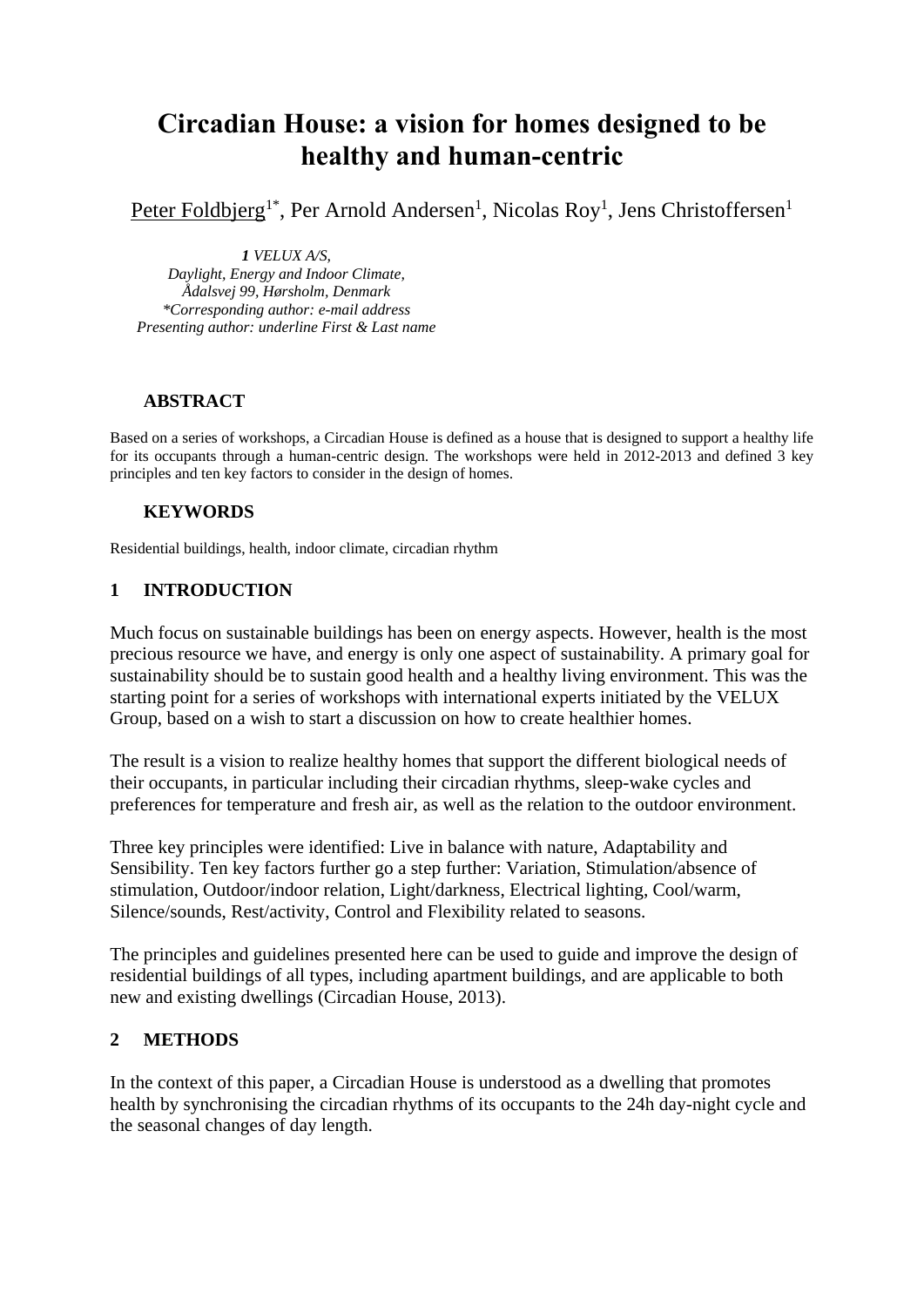This paper is based on discussions and findings of 5 workshops; "Light and circadian rhythms", "Indoor climate", "The historical perspective", "What to monitor and how" and "Condensation of the specifications" (WS 5). The workshops were carried out by scientists and consultants specialized in healthy buildings, indoor environment, architecture and planning from November 2012 to August 2013. See the Acknowledgements section.

# **3 RESULTS**

It is not possible to include all results in this short paper. In the following we will highlight selected key results organised around a selection among the ten key factors.

# **3.1 Contact to nature**

Dwellings should have at least one outdoor or semi-outdoor space (e.g. a garden, terrace or balcony) that provides direct contact to nature. Research studies show that improved mood and reduced stress are consistent benefits of living in close contact with nature (Veitch and Galasiu, 2012).

Outdoor spaces must be treated as an extension of the house and designed to inspire the occupants to spend as much time as possible outside, offering a close contact to nature in all seasons of the year. Outdoor spaces should be designed for a variety of activities such as dining, playing, working, relaxing etc. People affected by the seasonal changes in day length will benefit from extra exposure to high levels of daylight in outdoor and semi-outdoor spaces. Also, exposure to daylight and sunlight outside allows our body to produce vitamin D, which people in modern societies often lack due to the large amount of time spent indoors. Balconies and terraces should be shielded from wind and have good connections to relevant rooms of the house in order to maximise their use.

# **3.2 View to outside**

Views to the outdoor surroundings are crucial in order to maintain contact with nature and satisfy our needs for orientation in time and place while indoors. There is clear evidence of the benefits of window views, particularly views offering contact to life and nature. A good view can have restorative benefits (leading to e.g. stress relief) and sometimes even result in quicker recovery time after illness and less post-surgery pain medication.

It is important to analyse view content on-site and make sure that all main living and activity rooms in the house have generous views to the sky and ground, and to natural and/or urban landscapes around the house. Shading systems should be designed so that adequate views to the outside can be maintained in the rooms even at moments when it is necessary to block direct sun penetration. To this effect, it is important to consider proper control of sunlight in summer (Kaplan, 2001; Kellert, 2008).

# **3.3 Healthy Light**

Light is used by individuals for image forming light detection (vision) under a range of varied lighting levels and for a variety of non-image forming light detection (non-vision) tasks including as a daily time cue for sleep timing and as a modulator of levels of alertness. In addition, there is increasing evidence that human biology can be affected by changing light levels across the seasons. Seasonal depression has been linked to reduced light exposure in winter, whilst vitamin D synthesis requires light exposure around 300nm in the UV range and attenuated levels of vitamin D have been linked to increased vulnerability to both developmental and somatic diseases in adults (Wirtz-Justice et al 1996). It should also be noted that UV light also has strong germicidal actions that can prevent the spread of some diseases in buildings. The principles and guidelines for Healthy Light should incorporate all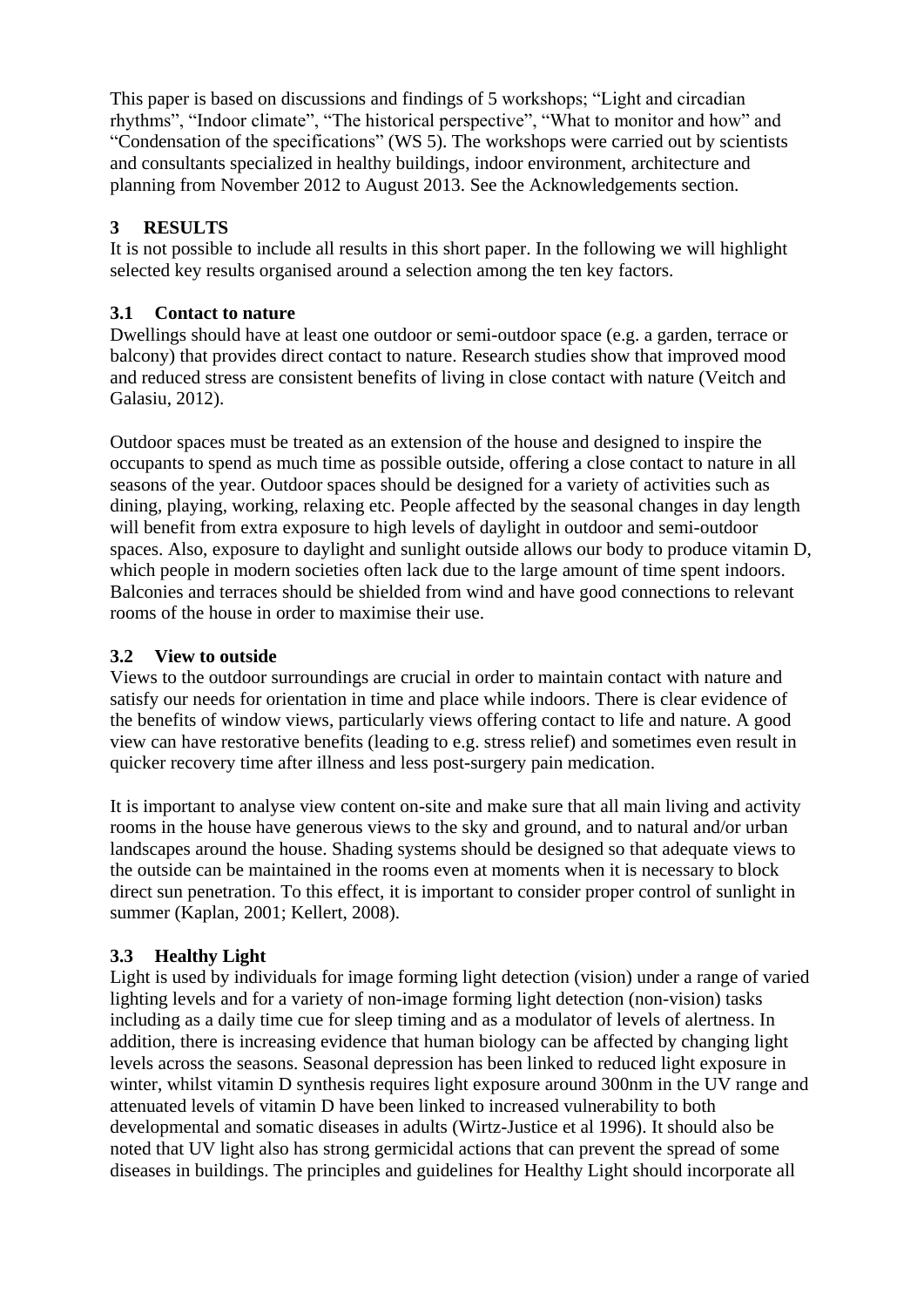of these divergent biological roles of light. How our biology responds to light intensity, spectrum, timing, duration and its spatial distribution is highly complex and varies greatly between image- and non-image forming light detection tasks (Boyce et al., 2003; Brainard & Veitch, 2007).

Healthy lighting should consider the following factors:

- The total daily light dose, which varies between individuals and as we age;
- Healthy light is linked to healthy darkness at night;
- Light sources with a broad daylight spectrum;
- Light received at eye level;
- Levels of UV-rich light reaching the skin;
- Timing, variation and duration of light exposure over the day and across the seasons

The dynamic variation of light is a critical factor in setting and maintaining our 24h daily rhythms – our circadian rhythms, which in-turn play a key role in the regulation of the sleep/wake cycle. Sleep disruption has been linked to poor cognitive function, stress, depression, poor social interaction, metabolic and cardiovascular disease, and an increased susceptibility to infection and even cancer. As a result an appropriate light signal during the day and darkness at night are critical in maintaining key aspects of our overall health. Outdoor daily light exposure allows us to regulate our sleep/wake timing, levels of alertness and the synthesis of vitamin D. The reality is, however, that we spend most of our time indoors where we are exposed to relatively low light levels of a limited spectral range, and where the patterns of light and darkness occur at irregular intervals. Until recently in the history of our species, the dwelling space was used primarily as a space for sleep with most activities taking place outside. Today, work, entertainment, socializing, eating and sleep all take place in the same or similar physical spaces. Collectively, the consequences of poor light exposure and the subsequent impact upon health are placing a substantial burden on the individual, society and the broader economy.

In order to align our body clock, morning light is the most important signal for entrainment. Light in the morning also increases our levels of alertness, allowing increased performance at the beginning of the day. Whereas reduced light levels in the evening promote sleep at night. For those times when seasonal daylight is not available in the morning, electric lighting can be used to support our non-visual light needs; mimicking the morning, daytime and evening periods in spectrum, intensity and dynamics. Although much is still unknown about the specifics of how light interacts with our non-visual light systems, the data we have already can be used to suggest some important approaches to the nature of daily light exposure:

- The intensity of light should provide opportunities for exposure to high daylight levels at the level of the eye, within the range of more than 1,000 lux up to around 5,000 lux, and should be designed to minimize visual discomfort.
- The light dose per day exposed to  $>1,000$  lux should on average be more than 200 minutes with high intensity boosts, especially, in the morning.
- Good spatial distribution of daylight and sunlight is achieved by distributing windows in multiple external walls and the roof rather than placing them with only one orientation.
- Daylight with minimal spectral filtering should be delivered at those times of day when it is most needed for circadian regulation.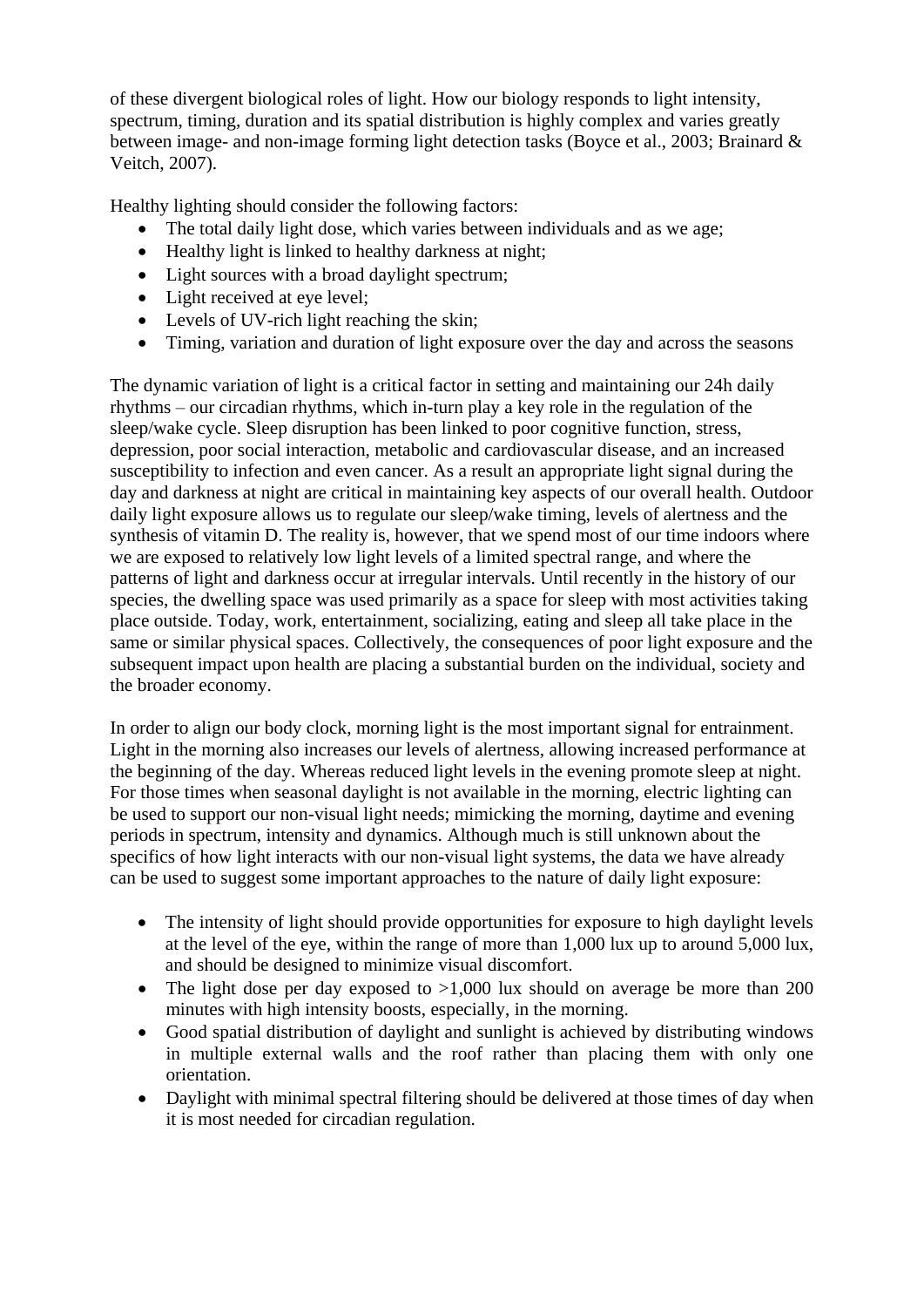- A dwelling should follow the natural cycle of light and dark exposure allowing high exposure to daylight in rooms used in the morning and in the main activity rooms used throughout the day, and complete darkness in the bedrooms at night.
- $\bullet$  It is important to carefully consider exposure to darkness during the sleeping periods as circadian and alertness regulation requires both light and dark periods over the day.

#### **3.4 Healthy Indoor Air**

Opening windows brings in fresh outdoor air and provides contact to the outside and rapid changes of indoor air quality. It allows you to sense changes in weather during the day and over the year. Contact to the outside is important for the well-being of occupants in residential buildings.

Airings should be a part of the daily cycle. It is executed by many families and associated with wellbeing, comfort and health. Operable windows ideally should be combined with a general system for basic fresh air supply using ventilation grilles in the facades or mechanical ventilation.

Opening windows provides the occupants with an immediate change in the indoor environment, i.e. with a direct effect on air temperature, air velocity and air change rates. Efficient airings can be achieved by having more than one operable window and by locating these windows towards different orientations or at different heights in each main room. There should also be good options for cross and stack ventilation between rooms through the building.

Ventilation devices should be designed in such a way that occupants can prioritize privacy and silent operation when they prefer minimum sensory stimulation, e.g. during night time, but without compromising the basic requirements for ventilation. Control of the systems (and the momentary fresh air supply) is important. For more information about control of ventilation, see also under 'building controls'.

Many indoor air pollutants often present in dwellings cannot be sensed by humans and the house should, therefore, offer protection from these 'stealth pollutants'. To minimize adverse health effects from indoor air pollution, the primary strategy should be source control.

The kitchen can be the most affected room due to the pollutants (particles, NOx, etc.) emitted from the stove and oven when cooking. The negative health effect is increased if the kitchen is in open connection with the dining area, as exposure to cooking-related particles are not limited to the kitchen area in that case. The most effective means of reducing pollutant exposure from cooking is by using an efficient cooking hood and ensuring that it will be turned on and in use whenever the kitchen is used for cooking. The cooking hood should be sufficiently quiet so that it does not annoy the occupants, but should be audible so that it is not forgotten.

In kitchens and bathrooms, exposure to (excess peak levels of) moisture is also an issue. Well-functioning ventilation systems and adequate cooking hoods also take care of that.

Note that periodical exposure to pollutants in small and non-harmful doses, particularly as a child, will decrease the risk of developing allergies at a later stage in life. The effect is referred to as the hygiene hypothesis and is related to the functioning of the immune system.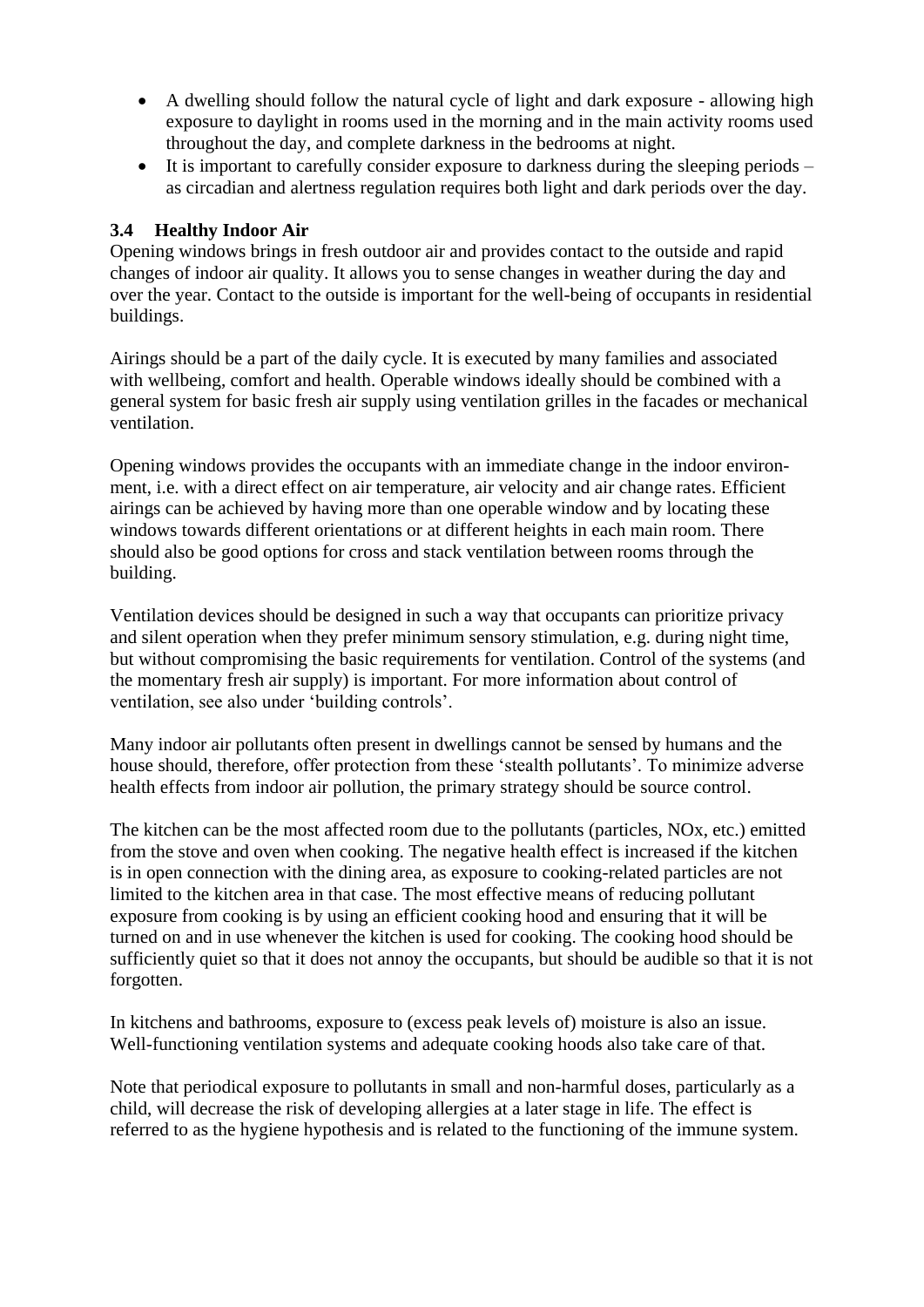#### **3.5 Healthy Thermal Environment**

Preferably indoor temperature varies over the course of the day, in parallel with the outdoor temperature, which typically increases during the day and drops during the night. The indoor temperature should also follow the seasons (with limitations, of course), with minimum levels during the winter and maximum levels in summer (Brager and de Dear, 1998).

Solar gains through windows have a large impact on the indoor temperature and should primarily be controlled with shading. Solar gains provide spatial variation of temperature in the rooms with local warm and cool spots. During winter with little solar gains, a local 'hot spot' should be provided for in e.g. the living room, typically with a high temperature (vertical) radiant heat source. This 'hot spot' allows the occupants to seek a warm or cool position in the room that suits them and may thermally differ from the position of others in the same room. This 'hot spot' can look like a fireplace or gas stove in older houses, but then in a modern form without the air pollution side effects, e.g. hot water based local heating systems.

Architectural spaces should ideally promote people to have an active and healthy lifestyle, as opposed to being more passive. A thermally comfortable environment is not necessarily one that favours physical health. An example is a study (Lichtenbelt & Kingma, 2013), which showed that for persons exposed to an indoor temperature at the low end or even just below the comfort range, non-shivering thermogenesis is activated which leads to increased metabolism. It is thus a quality of the indoor environment if there is some temperature variation and temperatures in winter are a bit on the cold side (and in summer on the warm side).

In summer the main issue is to keep the dwelling cool and avoid too high temperatures from excess solar gains. Overheating can normally be avoided by the use of solar shading and natural ventilation through window openings. Additional summer ventilation can be achieved by cross ventilation or stack ventilation (e.g. with windows and/or skylights in adjacent walls/roofs). Bedrooms are particularly important and must be designed and located to minimise overheating, e.g. by choosing a north/east location.

#### **3.6 Building controls**

It is important that the functioning of control systems is transparent and comprehensible for the occupants and they can easily adjust the interior daylight levels, electric lighting, temperature, fresh air supply etc. according to their personal needs. Automatic systems are often of advantage, but always see to it that easy-to-use options to override the systems are available. Feedback indicators on e.g. indoor air quality and temperatures ( telling you that the systems have understood that you want some kind of change and giving you information about the current status of e.g. temperature,  $CO<sub>2</sub>$ -levels, etc.) are a plus as they help occupants to use the building service systems 'as intended'.

It is important that many indoor climate parameters can be controlled at the individual room level, not just at building level. Automated control strategies that work in one kind of room may not work in other room types.

Control strategies, where possible, should support the circadian rhythms of residents. For example, the control strategy for electric lighting could include light sources with varying spectrum and intensity enabling programming according to time of day and type of room. Also, e.g. heating systems could be programmed to anticipate daily temperature changes.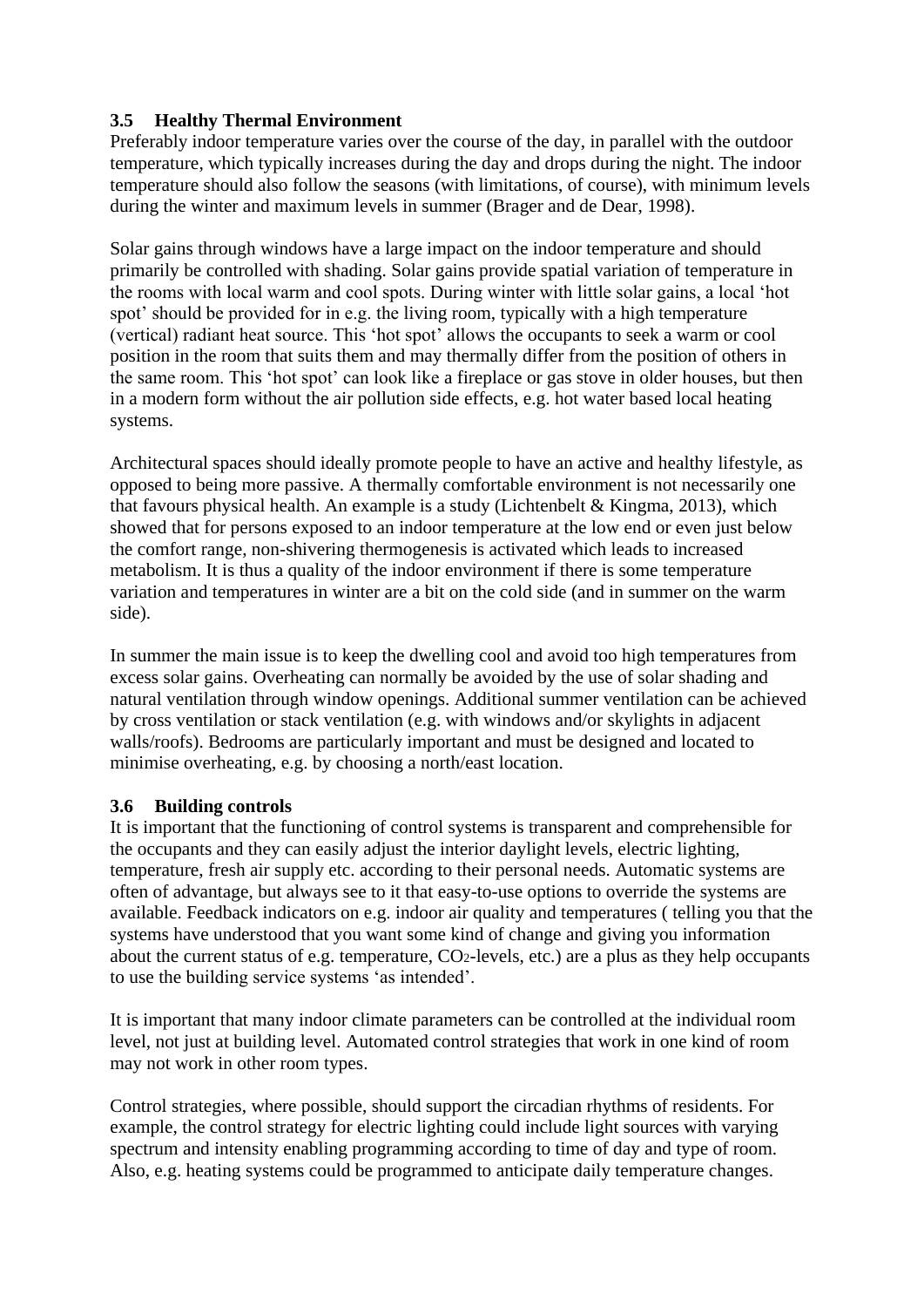A building control system needs to be robust toward different kinds of occupant use, toward failures/problems of parts of the systems, toward incorrect design assumptions (e.g. number of persons per room) and against occupant misuse.

At least, the following systems require some central control in combination with manual override options and an interface:

- Mechanical ventilation systems;
- Heating systems;
- Window opening systems;
- Solar shading systems;
- Electric lighting systems.

# **4 DISCUSSION**

During the workshops, several fundamental questions were asked about the link between housing quality, indoor environment, circadian rhythms and health. Questions like: Can a house really support circadian rhythms? Not by just providing for the adequate amount of daylight given the time of day, but also, e.g. by allowing indoor temperatures to follow (to a certain extent) the variation in outside temperatures. Can a building's design really support a healthy and active lifestyle? And how can the indoor environment in our homes promote comfort and wellbeing, rather than just maintain acceptable indoor conditions? In the 1860s, Florence Nightingale identified five essential points in securing health in dwellings: pure air; pure water; efficient drainage; cleanliness; and light, especially sunlight. "Do not build good hospitals, build good homes" is her famous quote (still very true).

# **5 CONCLUSION**

Based on the discussions, the core elements of a Circadian House have been identified under 3 key principles and 10 key factors.

#### **5.1 Key principles**

- Live in balance with nature A house in balance with nature allows the occupants to live with and follow the daily and seasonal cycles of the outdoor environment.
- Adaptability A house whose space and occupants can adapt to changing conditions (daily, seasonal) and needs.
- Sensibility A house that provides protection against harmful substances, which humans cannot sense, and allows freedom to control parameters that can be sensed.

#### **5.2 Key factors**

- Variation: the focus on nature's cycles implies that the indoor environment should vary in time and space rather than target uniformity or non-variability.
- Stimulation/absence of stimulation: The level of stimulation from environmental factors (light, sound, air, temperature) should be higher during day than night.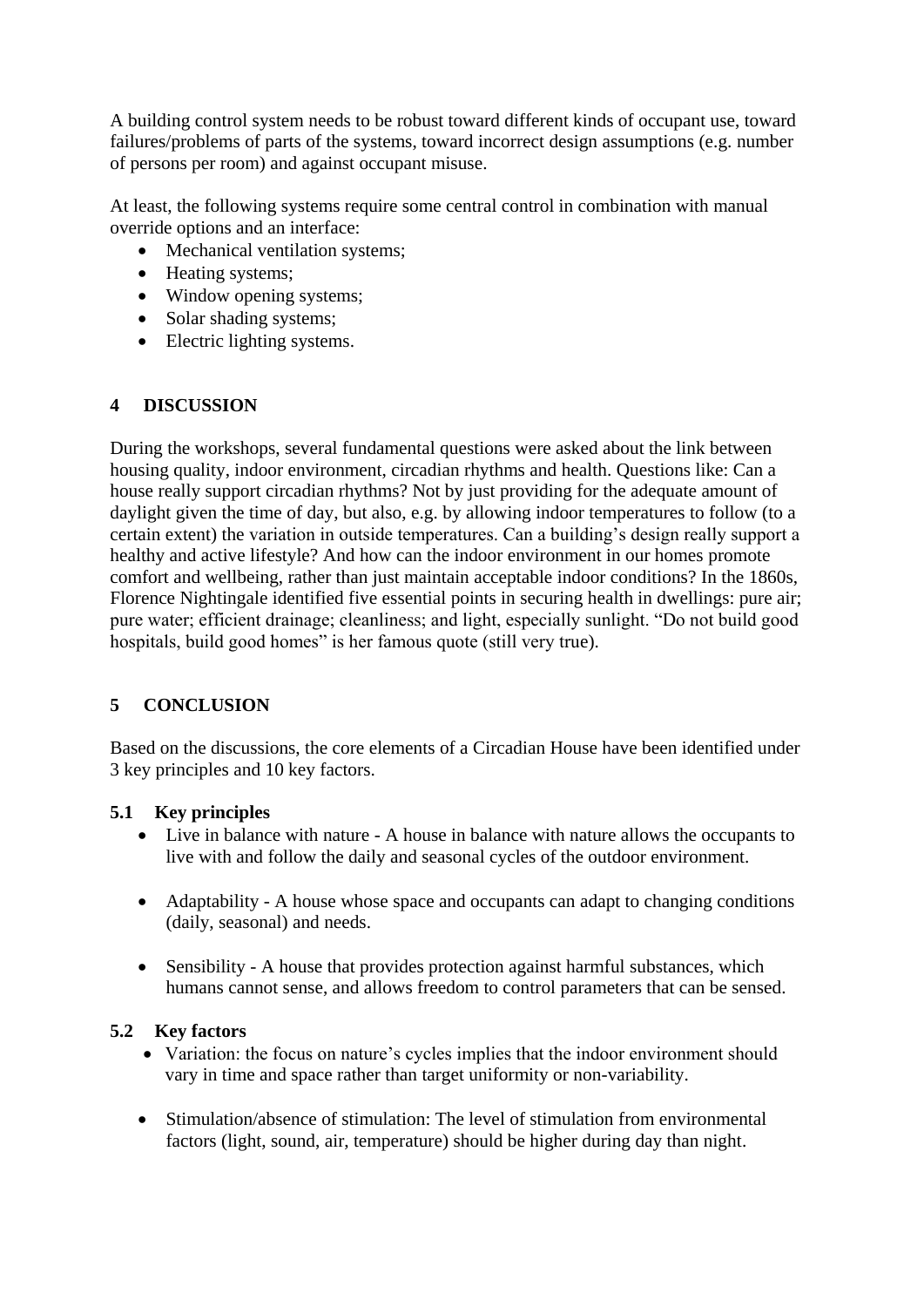- Outdoor/indoor relation: Outdoor and semi-outdoor areas are designed to be inspiring and easily accessible; and occupants are able to follow (changes in) outdoor conditions in all main living areas of the house.
- Light/darkness: Exposure to high levels of daylight are needed in the main living areas of the house during daytime, with special attention to the rooms that are mainly used in the morning, whereas the bedrooms need to provide complete darkness at night time.
- Electrical lighting should follow, support and supplement change and variation in the light spectrum and intensity through the course of the day and distribution in space.
- Cool/warm: The house should provide temporal and spatial variation in the thermal environment that are logical (and e.g. follow – to a certain extent) outside temperature variations.
- Silence/sounds: The presence of sound and contact to sounds from outdoors are desired during daytime, whereas quiet spaces are needed at night time.
- Rest/activity: The house design should inspire the occupants to be active, but also have areas for rest and restitution.
- Flexibility related to the seasons: the use of outdoor and semi-outdoor spaces should be stimulated outside the heating season.
- The occupants should be able to control the systems that influence parameters that can be sensed, e.g. like lighting level, air quality and indoor temperature.

#### **6 ACKNOWLEDGEMENTS**

The work is based on workshop discussions and correspondence with the following, without whom there would have been no Circadian House specification. Anna Wirz-Justice, University of Basel, Switzerland; Anne Helene Garde, National Research Center for the Working Environment, Denmark; Atze Boerstra, BBA Binnenmilieu, The Netherlands; Dean Hawkes, University of Cambridge, UK, Francis Allard, University of La Rochelle, France, Hal Levin, Building Ecology, US, Jelle Laverge, University of Gent, Belgium, Koen Steemers, University of Cambridge, UK, Luc Schlangen, Phillips Lighting, The Netherlands, Mariëlle Aarts, Eindhoven University of Technology, The Netherlands, Nick Baker, University of Cambridge, UK; Ole Bouman, Biennale Shenzhen; Pawel Wargocki, Technical University of Denmark; Per Olaf Fjeld, University of Oslo, Norway; Richard Hobday, Independent researcher, UK; Russell Foster, University of Oxford, UK; Staffan Hygge, University of Gävle, Sweden; Thomas Witterseh, Danish Technological Institute, Denmark; Truus de Bruin, Delft University of Technology, The Netherlands. The VELUX Group provided financial support for the workshops.

#### **7 REFERENCES**

- Boyce, P. R., Hunter, C., & Howlett, O. 2003. The benefits of daylight through windows. Troy, NY: Lighting Research Center. (<http://www.lrc.rpi.edu/programs/daylightDividends/index.asp>).
- Brager GS and de Dear RJ, 1998. Thermal adaptation in the built environment: a literature review. *Energy and Buildings*, Volume 27, Issue 1, February 1998, Pages 83–96.